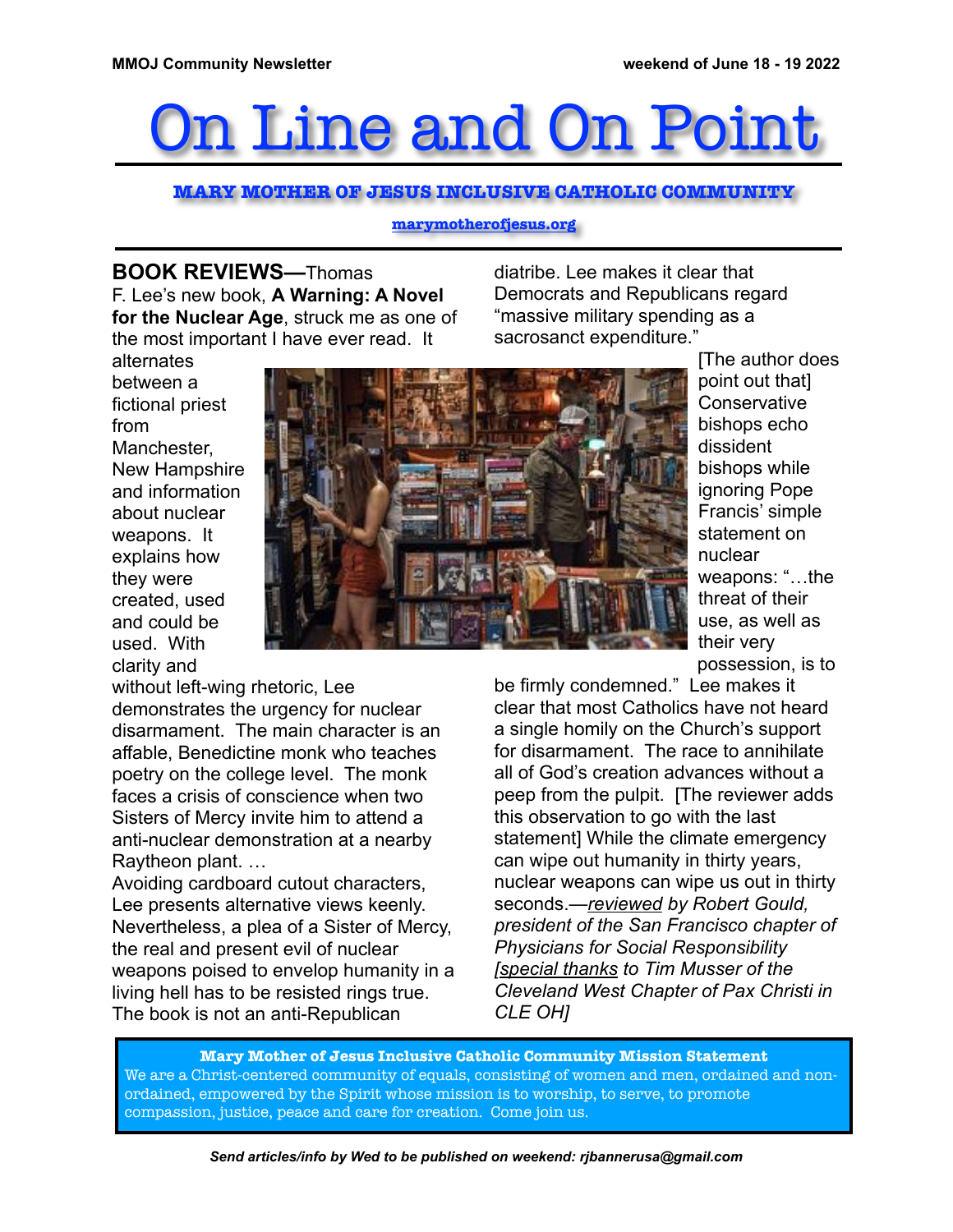**OFFERINGS—**We are grateful to everyone who has been so generous in supporting our community. Thanks so much. Please remember to make your regular donations to MMOJ by sending your check to MMOJ ℅ St. Andrew UCC, 6908 Beneva Road, Sarasota. FL 34238.

**Remember**: MMOJ continues to donate 5% of all received offerings each month to Outreach, which will continue to focus on real issues of food and hunger in our surrounding communities.

**OUTREACH—**The current recipient of our offered financial support is All Faiths Food Bank of Sarasota [AFFB] in its task of providing food for hungry and needy families and children.

School is out for the summer and means days spent running barefoot through the sprinkler are in. While the summer is a relaxing time for some, for many others the summer is a stressful time for parents concerned about how they will feed their families. When school is out, hunger does not take a break. In fact, when school is out, that is where AFFB steps in. Please be generous with your offerings.

## **MOVIE CORNER**

*[From VA]* I had the pleasure this week of spending time with my six and eight year old grandsons who introduced me to the animated movie, The Iron Giant. It is a quirky little movie set in the 1950's so I especially enjoyed the background music. At first glance it is a classic story of an alien being who crashes to earth off the coast of Maine and is befriended by a young boy. But as the story progressed I was surprised to find that it was clearly an anti-gun, anti-violence tale. Voices were

provided by such stars as Harry Connick Jr., Jennifer Aniston, Vin Diesel and even Cloris Leachman. It is currently available on HBO Max and may be rented or purchased on Amazon Prime Video.*— Beth Ponce*

 Send your suggestions for movies to watch, to ponce.beth@gmail.com

**BOOK REVIEWS cont'd—**I would like to recommend **The Choice: Embrace the Impossible** by Dr Eva Edith Eger which I found quite thought provoking. Internationally acclaimed psychologist Dr. Edith Eger—one of the last remaining Holocaust survivors—tells her unforgettable story in this moving testament to the resilience of the human spirit and the power of choice in our lives. At the age of sixteen, Edith Eger, a trained ballet dancer and gymnast, was sent to Auschwitz. Hours after her

parents were sent to the gas chamber, the "Angel of Death," Nazi officer Dr. Josef Mengele, forced Edie to dance for his



amusement—and her survival. He rewarded her with a loaf of bread that she shared with her fellow prisoners—an act of generosity that would later save her life.

Following her imprisonment at Auschwitz, we accompany Dr Eger on her amazing healing journey. Her goal is to help each of us to escape the prison of our own minds. I also read her second book,**The Gift**. So glad to know we are sharing this amazing woman!*—Susie Zavodnvik*

*STAFF—Russ Banner, editor; Joan Pesce, Lee Breyer, Anna Davis, text review; Beth Ponce and Dotty Shugrue, features*